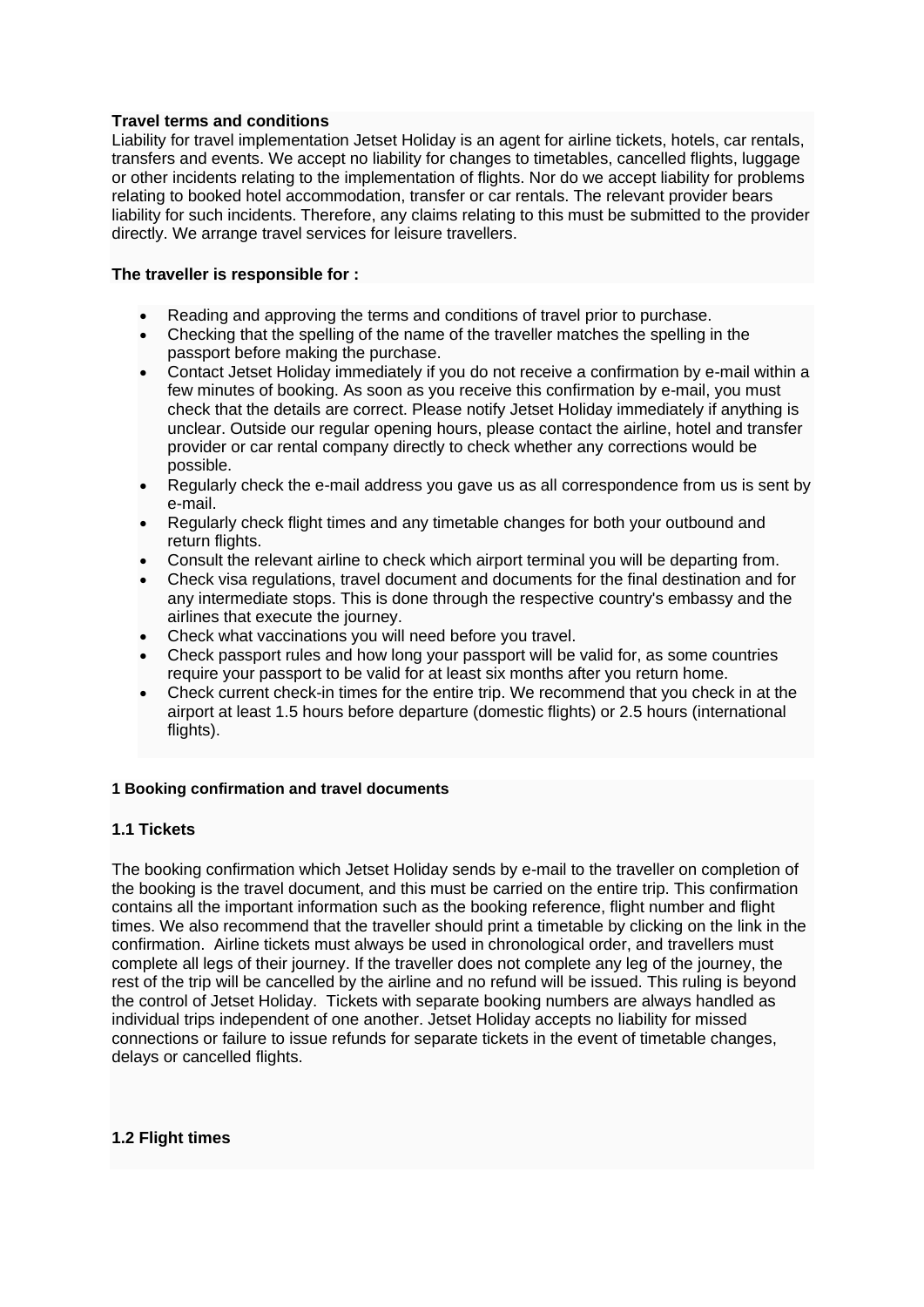All flight times specified are local. Next-day arrivals are indicated with "+1" on the timetable. The stated flight times are preliminary and subject to change with short notice. The traveller must therefore stay in line with any updates of the flight schedule themselves.

## **1.3 Hotels**

Jetset Holiday arranges hotels in cooperation with hotelbeds.com. The traveller him/herself must notify the hotel of any flight timetable change which will result in late arrival at the hotel.

## **1.4 Low cost carriers**

Two booking confirmations will be sent on email once the reservation has been confirmed, one is from us and one is from the airline. For check-in you are required to use the booking confirmation from the low cost carrier airline. Kindly observe that some airlines encourage check-in through their own website as they may charge a check-in fee when checking in manually at the airport. All contact and queries in connection to bookings marked with low cost carrier is to be carried our directly between the traveller and the airline. Jetset Holiday act solely as an agent and cannot answer any queries regarding luggage nor change- or cancellation policies. Any changes to the flight schedule are handled by the airline only.

## **2 Booking of flight tickets**

#### **2.1 Price alterations/technical errors**

Jetset Holiday reserves the right to make changes due to technical errors and price alterations beyond our control, and we reserve the right to contact the traveller within 24 hours on weekdays to make any amendments to bookings made. If technical problems occur close to or during weekends, we will contact the traveller on the next working day. Jetset Holiday reserves the right to cancel the reservation in the event of technical problems and price errors beyond our control. The traveller will be notified by email in this instance.

## **2.2 Combination of single tickets (One-way combination)**

Journeys marked as "One-way combination" consist of two single journeys. Even if the stages are booked together, they are treated individually. This means that each stage of your journey is handled separately in the event of cancellations, alterations, traffic disruption such as strikes, and timetable changes. Each airline's own regulations will apply.

#### **2.3 Minimum age**

You must be aged 18 or over to make a booking with Jetset Holiday.

## **2.4 Children travelling alone**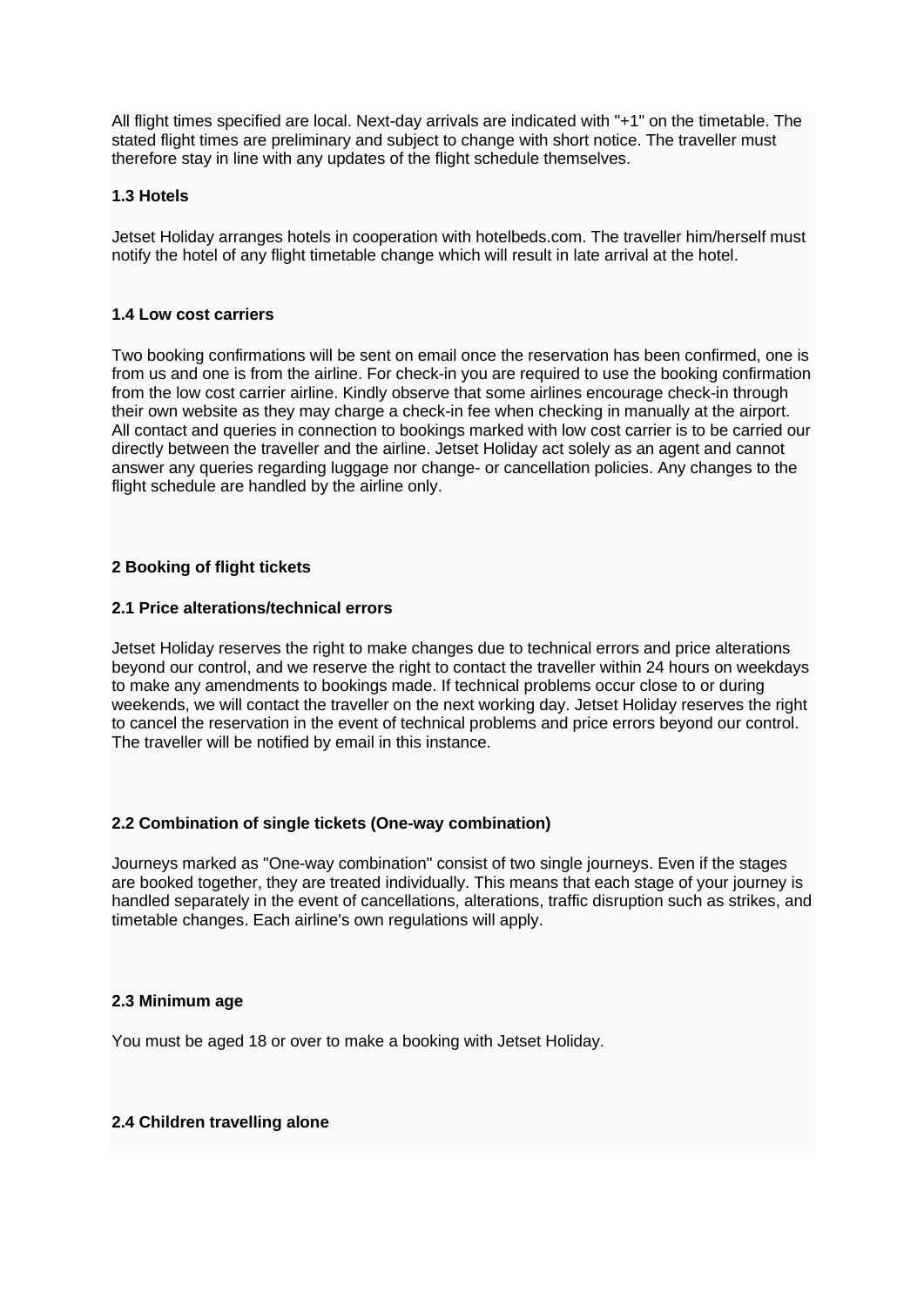Jetset Holiday does not arrange tickets for children travelling alone. Children under 18 must be booked to travel with an adult. Some countries and airlines do not allow children under 18 to enter the country unless accompanied by a guardian.

## **2.5 Infants**

Children between the age 0-2 will travel as infants and will not be allocated a seat of their own. A child ticket must be booked for the entire trip if the infant reaches the age of 2 before the end of the trip. Infant tickets cannot be booked before birth as the correct name and date of birth must match those stated in the passport. We do not book infants later. Jetset Holiday will not reimburse any expenses arising if the wrong type of ticket has been booked from the outset. We cannot guarantee meeting requests for baby food, cribs or similar.

### **2.6 Taxes**

The ticket price shown is inclusive of airport taxes. A departure tax must be paid in cash on departure from some airports. It is the responsibility of the traveller to check this information.

#### **2.7 Transport and hotel when an airport or date is amended**

Any ground transport and overnight accommodation during your trip are not included in the ticket price. The traveller is personally responsible for checking timetables and prices. This is also applicable in the event of any changes to the airlines' timetables, which are beyond the control and responsibility of Jetset Holiday.

#### **2.8 Connection time on stopovers**

Trips booked via Jetset Holiday have approved connection times. The times required for connections during stopovers are calculated by the airlines. If a flight segment is delayed in the event of a transit booking, the airlines are obliged to assist the traveller to reach the final destination. When separate tickets are booked, the airlines bear no responsibility for delays leading to missed connections. Therefore, it is the responsibility of the traveller to check that the connection time is sufficient according to the airlines and the airports. Jetset Holiday will not reimburse any additional costs incurred on account of this.

#### **2.9 Double booking**

It is the responsibility of the traveller to ensure that any double bookings are cancelled irrespective of where they are made. Otherwise the traveller risks the airline cancelling the double booking with no prior notice. Jetset Holiday accepts no liability for airline cancellations or failure to provide refunds in connection with this.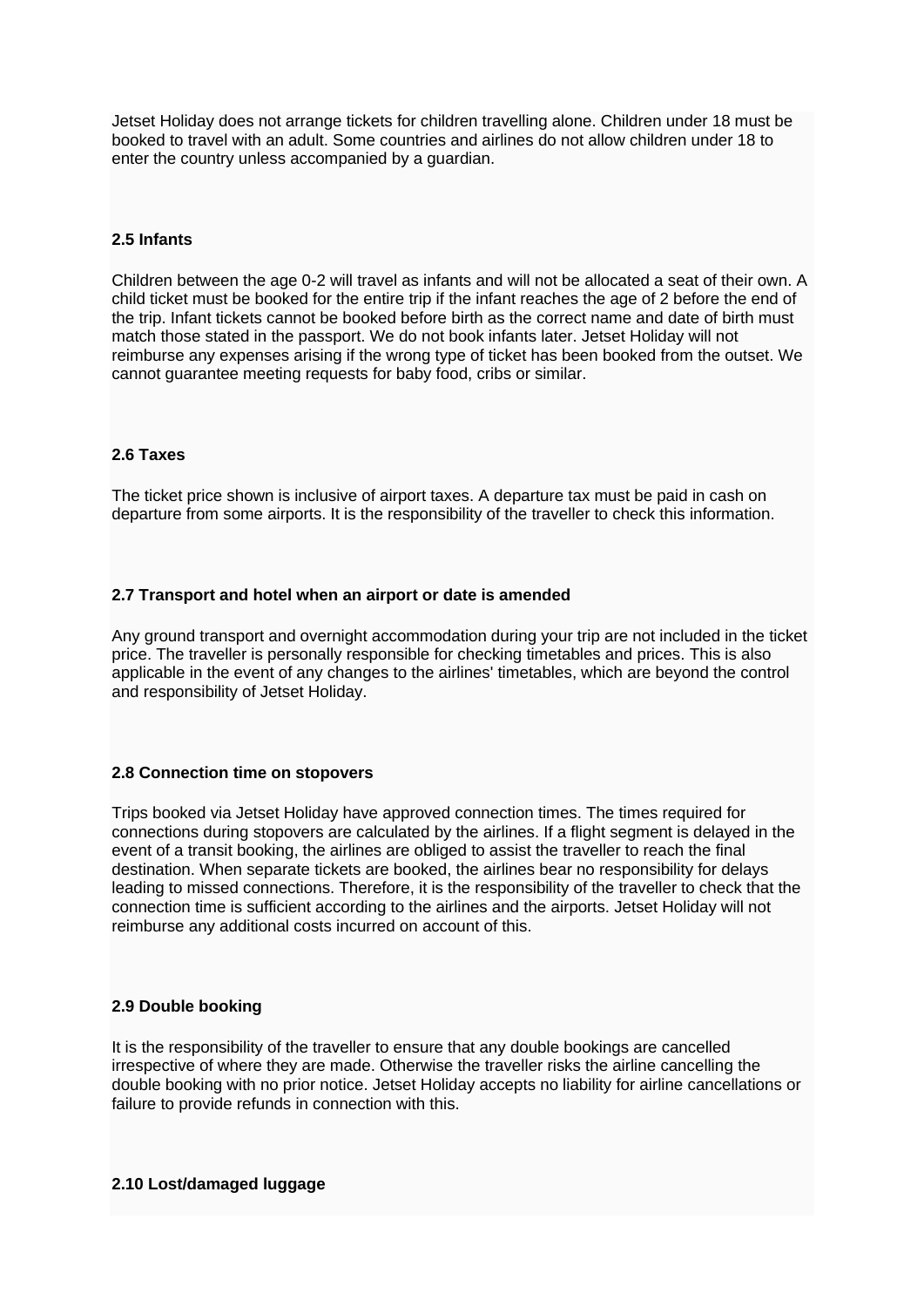Jetset Holiday accepts no liability for lost or damaged luggage. Any problems must be reported immediately to the representative for the airline at the airport. Jetset Holiday cannot be held responsible for luggage fees that's not included in the fare.

## **2.11 Loyalty cards**

You can add your loyalty card at the time of booking. This is to be registered in the same step as name of passenger and contact details are added. We register the details in the booking and accept no responsibility for point or bonus with the applicable airline. Not all flight tickers are eligible to points or bonus. Such information is always to be submitted by the airline upon request.

## **2.12 Premium Economy, Business, First Class**

This service may only be purchased at the time of booking. Depending on the airline, the service may sometimes only be offered on certain sections of the journey. The on-board service available will differ between airlines. For specific information, please refer to each airline's own website. Jetset Holiday cannot be held responsible if an airline changes the type of aircraft or overbooks a cabin class, which may then entail changes to the range of available services or a downgrade. Any complaints must therefore be made directly to the relevant airline.

## **3 Implementation of flight**

## **3.1 Changing the timetable**

Airlines may alter their timetables and cancel flights at short notice. Such alterations are beyond the control of Jetset Holiday. The traveller is personally responsible for checking the times of the departing and return flights directly via the airlines. Jetset Holiday is not responsible for notifying travellers of timetable changes or cancelled flights. Nor are we responsible for any trips cancelled due to environmental disasters, acts of war, strikes or other unforeseen events. Any amendments provide no entitlement to price reductions, substitute trips, damages or other compensation from Jetset Holiday. We do not reimburse any supplementary arrangements for the trip, such as rail tickets, hotel accommodation or car rental. If the change to the timetable results in late arrival at the hotel or car rental company, the traveller must contact the hotel or car rental company personally to let them know. If you are travelling into or out of the EU, or on an EU carrier, you may have the right to demand reimbursement for costs which you can assert directly against the relevant airline in the event that your flight is cancelled, delayed or you are denied boarding. For more information about EC Regulation 261/2004, please [click here.](http://eur-lex.europa.eu/legal-content/EN/ALL/?uri=CELEX%3A32004R0261)

#### **3.2 Passports, visas and transit visas**

The traveller is responsible for ensuring that his/her passport is valid at the time of booking. The traveller is also responsible for ensuring that he/she holds a visa for the final destination and any visas required for stopovers. The traveller is personally responsible for any costs arising due to problems with said formalities. It is important for the traveller to check that his/her passport, visas and transit visas meet the requirements of both the countries in question and the airlines. Jetset Holiday recommends that travellers take passports with them whenever they travel. Special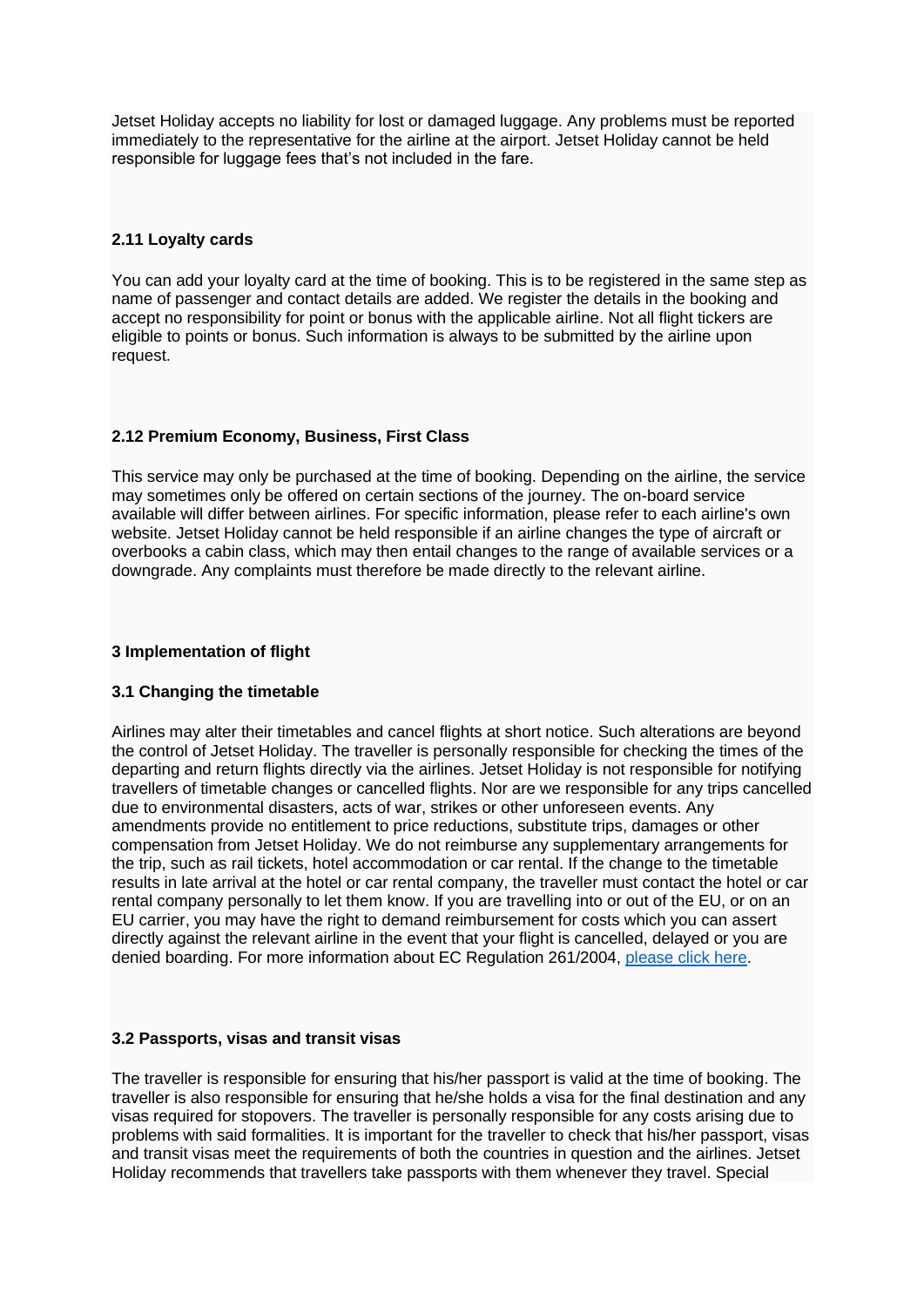provisions relating to booking of return tickets are applicable for travel to certain countries. The traveller is responsible for checking this with the embassy of the country in question and any airlines involved. An approved entry permit (ESTA) and machine-readable passport are required for all travel to or via the USA. Your specific passport and visa requirements and other immigration requirements are your responsibility and you should confirm these with the relevant Embassies and/or Consulates. Neither the suppliers with which your contract nor we accept any responsibility if you cannot travel because you have not complied with any passport, visa or immigration requirements. Please note that all names on any booking must be exactly as set out on your passports. It is your responsibility to have valid travel documents.

## **3.3 Check-in**

You are not allowed to transport dangerous goods in your carry-on or on you. This applies to all passengers on the booking. Dangerous goods includes but is not limited to: explosives, inflammable liquids, gases, solids and oxidizing agents, magnetic, radioactive and/or corrosive materials - for instance colors, fireworks, teargas quicksilver, lighter fluid and radiopharmaceuticals. NOTE: As this information is subject to change at any time, we always recommend you visit the website of the issuing airline and double-check for accuracy.

## **3.4 Vaccinations**

The traveller is responsible for ensuring that he/she has had full vaccinations and that other necessary formalities required for travel to the country which the traveller plans to visit have been completed. Any costs in connection with the above will be met by the traveller.

## **4 Cancellation and rebooking**

#### **4.1 Cancellation**

Your tickets will be issued immediately upon receipt of payment and cannot subsequently be refunded or amended. Jetset Holiday operates in compliance with the airlines' booking rules, which are normally very restrictive; in other words, refunds and rebooking are not allowed. Refunds on bookings may be made if the traveller has taken out Jetset Holiday Cancellation protection at the time of booking and meets its terms. Find out more in the section entitled Cancellation protection.

#### **4.2 Refunds**

The handling period varies from 4 to 16 weeks in the event of any refunds. All refunds are made by the provider and Jetset Holiday is unable to influence these handling periods. A handling charge of 55 GBP per ticket will be charged when refunds are made. Jetset Holiday will not refund the charge for cancellation protection or previously paid fees, charges and any insurance policies (apart from travel insurance). If the flight is cancelled by the airline due to unforeseen events (force majeure) or schedule changes a handling fee of 25 GBP per person will be debited.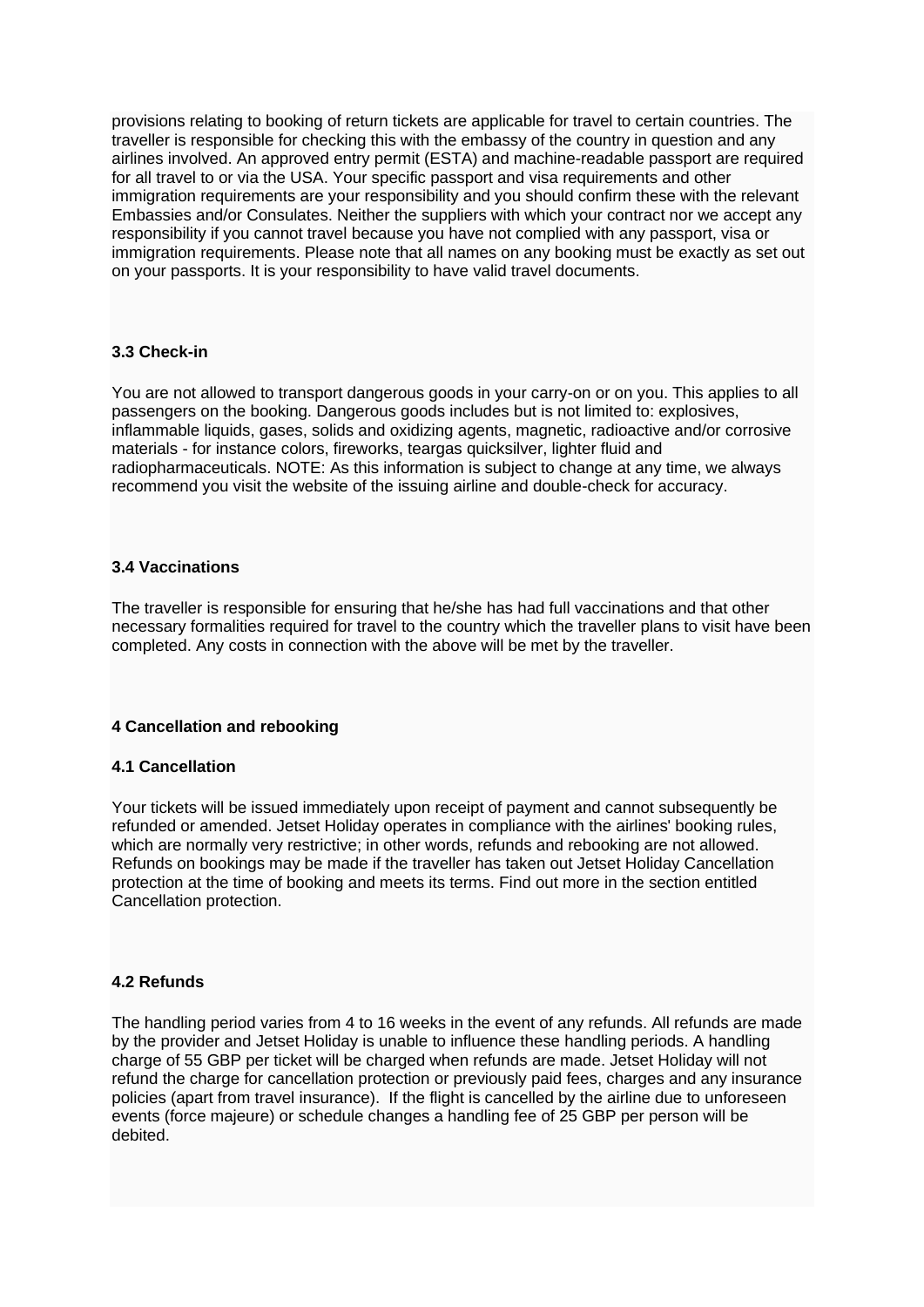### **4.3 Non-Appearance or Non-Attendance of the Flight**

You hereby authorize us to cancel the non-used flight on your behalf in case of non-appearance or non-attendance of the flight and to request possible refunds from the airline on your behalf. We are entitled but not obligated to do so and your right to request refunds directly from the airline remains unaffected.

### **4.4 Cancellation protection**

Cancellation protection must be taken out and paid for at the time of booking the trip. This cover comes into force when the booking is made and ceases to be valid when the trip commences, calculated from the original departure date booked. All travellers in the booking must have taken out cancellation protection for this to be invoked upon cancellation of a booking.

#### **Cancellation**

Cancellation must take place at least two hours before departure for the cancellation protection to be valid. The cancellation protection will cease to be valid once the trip has commenced. Airlines and hotel or car rental providers must be contacted directly for cancellations outside our telephone answering hours.

## **5 Payment**

### **5.1 Pricing**

The booking is binding once the payment has been made and it cannot be amended or cancelled. These rules are set by the airlines, not by Jetset Holiday. When Jetset Holiday has received the payment, we will send a booking confirmation to the e-mail address specified by the traveller at the time of booking. This booking confirmation is the traveller's ticket/voucher and must be carried on the entire trip. The customer approves electronic transfer of the invoice. All payments are administered by Kleopatra Travel Ltd.

#### **5.2 Payment fraud**

Jetset Holiday reserves the right to refuse card payment if there is reason to suspect that fraud is being committed. Legitimisation of the payment may be demanded if a crime is suspected. All types of card fraud will be reported to the police and sent to a debt collection company.

#### **5.3 Debit/credit cards (MasterCard, Eurocard and Visa)**

It is not possible to make payments with Diners Club. We are unable to accept foreign cards. Debits may take place in two steps when payments are made by card; one debit from the airline and one by Jetset Holiday/Travelpartner.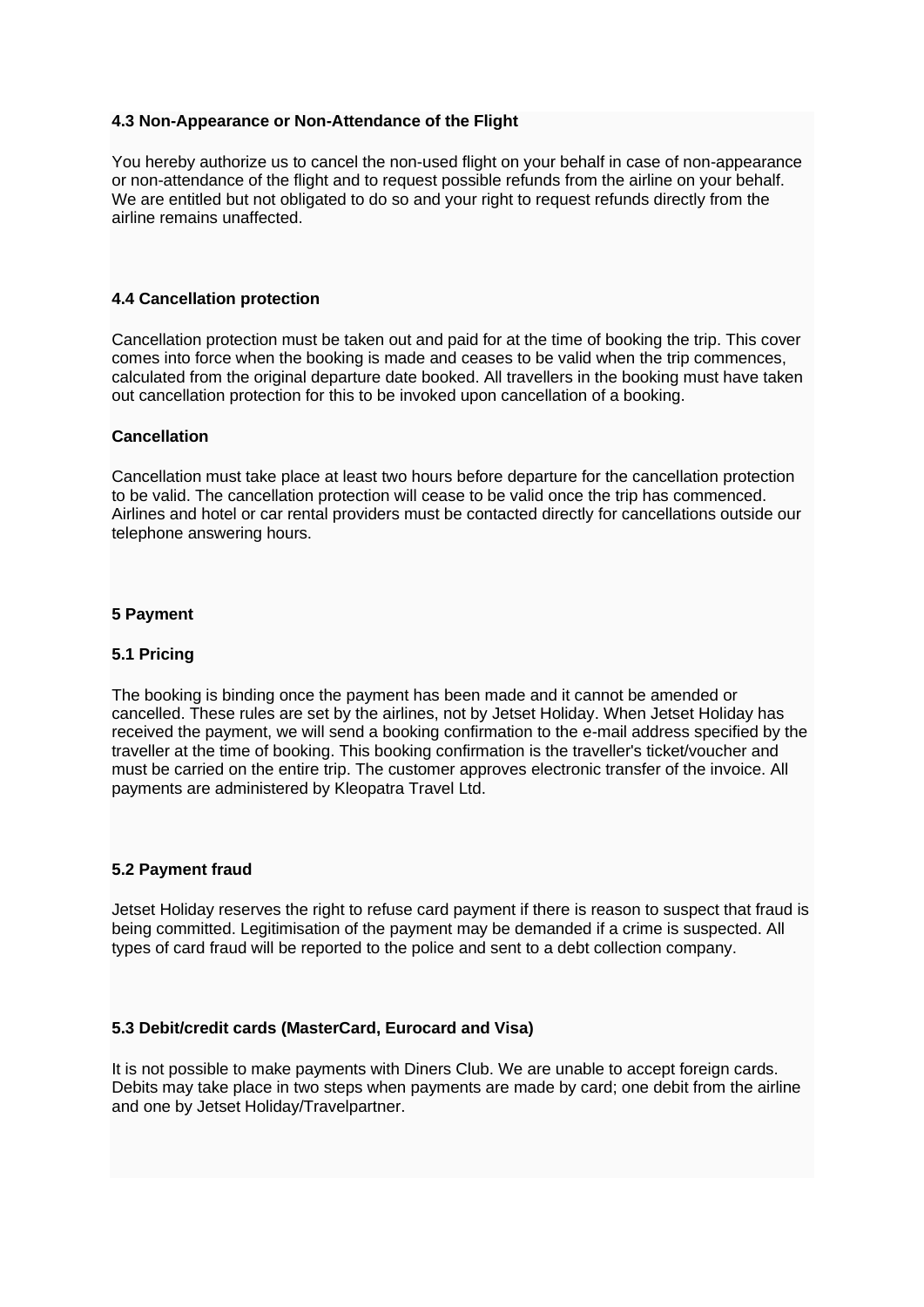### **5.4 Instant bank payments**

Stated prices in the search result require instant bank payments.

## **6.Seating**

This service can only be bought at the time of booking. We cannot guarantee that the requested seat can be confirmed by the airline. We cannot reserve seats on a specific row, extra leg space or by the emergency exit. The airline reserves the right to change the seats without notifying Jetset Holiday or the traveller. Seats can normally not be reserved on flights connecting to intercontinental flights (for example domestic flights or flights within Europe). If the requested seat cannot be provided by the airline the service charge will not be refunded. The seating chart displayed at the time of booking is an example only and does not have to conform to the actual configuration of the air craft.

#### **7 Hotel**

#### **7.1 Hotels**

Jetset Holiday arranges hotels in cooperation with hotelbeds.com. The traveller him/herself must notify the hotel of any flight timetable change which will result in late arrival at the hotel.

#### **7.2 Hotels**

The information given on Jetset Holiday's website is provided by the hotel supplier. Pictures presented on the website do not necessarily have to conform to the actual reserved accommodation. Jetset Holiday accept no liability in regards to any errors in pictures or text as well as changes in information provided by the supplier. We recommend the traveller to always form their own opinion of the hotel's standard. Star ratings are used as an overall assessment of hotel services and facilities. Note that this is an international assessment that may differ from the generally known national standard.

### **8 Complaints**

#### **8.1 Claims**

Any problems or remarks during your trip must be passed on directly to the provider (airline, car rental company, hotel). If you receive a payment or compensation directly from the provider, your right to compensation in retrospect will normally cease. Any complaints for which no payment/compensation is paid by the provider during your trip will be submitted directly to Jetset Holiday for investigation. Complaints are handled solely in writing and are submitted via a designated complaint form within one month of the end of your trip. It takes about three months to handle a complaint.

Please send any complaints to:

Jetset Holiday FAO: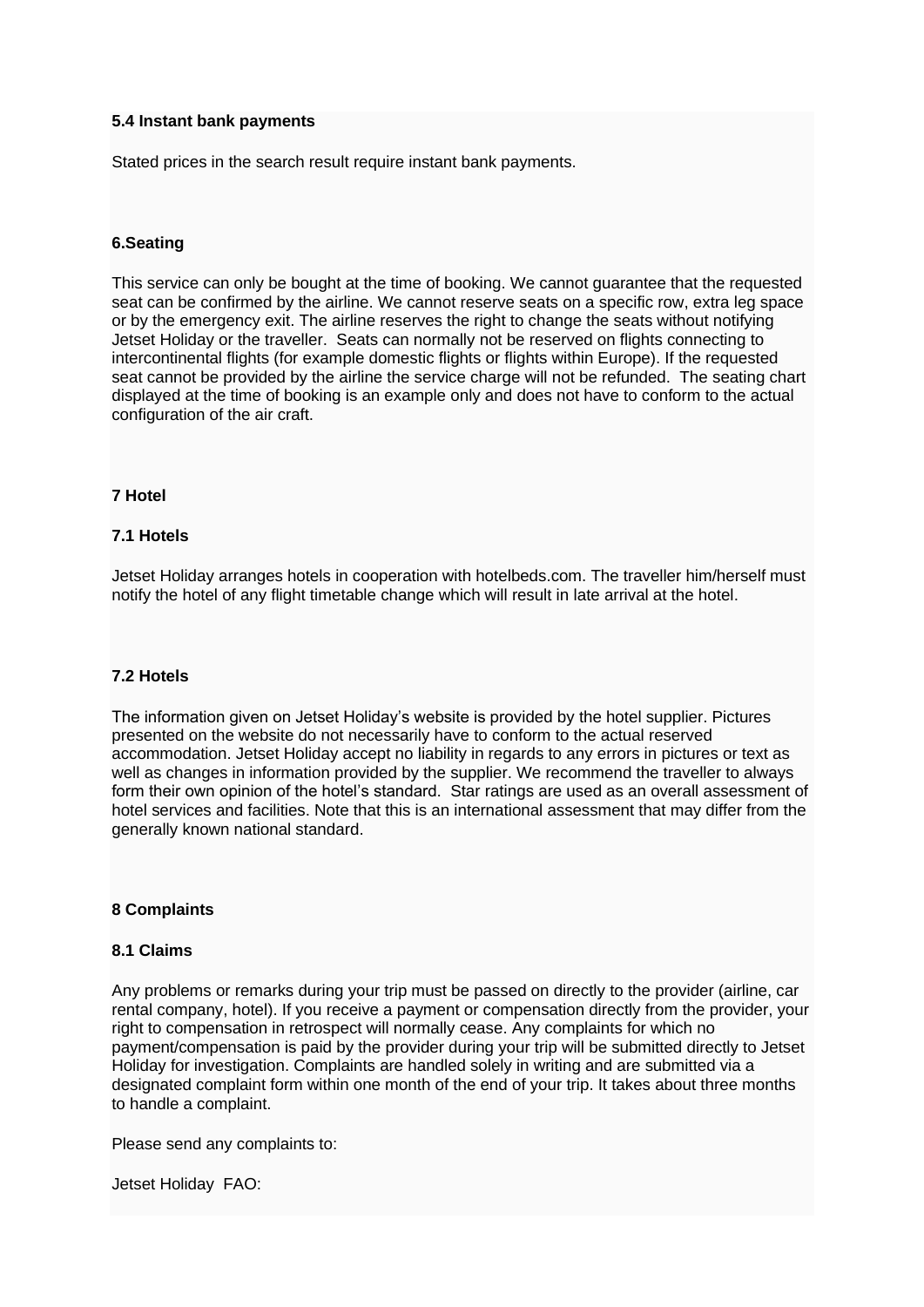Jetset Holiday Complaints

4 Keats Parade,

Church Street,

London, N9 9DP, UK

## **8.2 Liability of the airline**

Informative appendix regarding liability of the airline [can be found here >>](https://eur-lex.europa.eu/legal-content/EN/TXT/HTML/?uri=CELEX:32002R0889&from=EN)

#### **8.3 Resolution of disputes**

The EU Commission offers an entry for consumers and businesses concerning the resolution of disputes arising from cross-border E-commerce. The service is available at https://ec.europa.eu/odr

## **9 Other information**

#### **9.1 Jurisdiction**

Your contract with Jetset Holiday Ltd will be governed by English law and any related disputes will be dealt with in the courts of England and Wales. If you live in Northern Ireland or Scotland, the courts of Northern Ireland or Scotland as appropriate can deal with any disputes. By purchasing a service/product from us or registering your details with us, you consent to us processing these details for specified purposes. Personal data refers to all information relating to a person which has been stored in some form. This includes e.g. your name, e-mail address, postal address, telephone number, invoice and account information and other information which you submit relating to yourself and your family when you create a profile or register with us. The details you submit to Jetset Holiday on the website will be used for administration and to allow us to maintain a high level of service to our customers. These details will be used to allow us to supply the service you ordered, provide you with the products you requested and send out offers on your own and similar products linked with your trip. This information will also be used for statistical purposes and to improve website content, and for updating our databases. Personal data relating to account information when paying for our products/services will be processed only in order to complete your purchase and will only be submitted to a third party if so required in order to implement and administer your payment and take payment for your booking. Jetset Holiday Ltd. will only publish the reviewer's first name and location. All other personal information and booking details will remain private. In submitting a review you grant Jetset Holiday a perpetual, irrevocable and royalty-free license to reproduce the content (or an excerpt thereof) in future communications.

# **FINANCIAL PROTECTION**